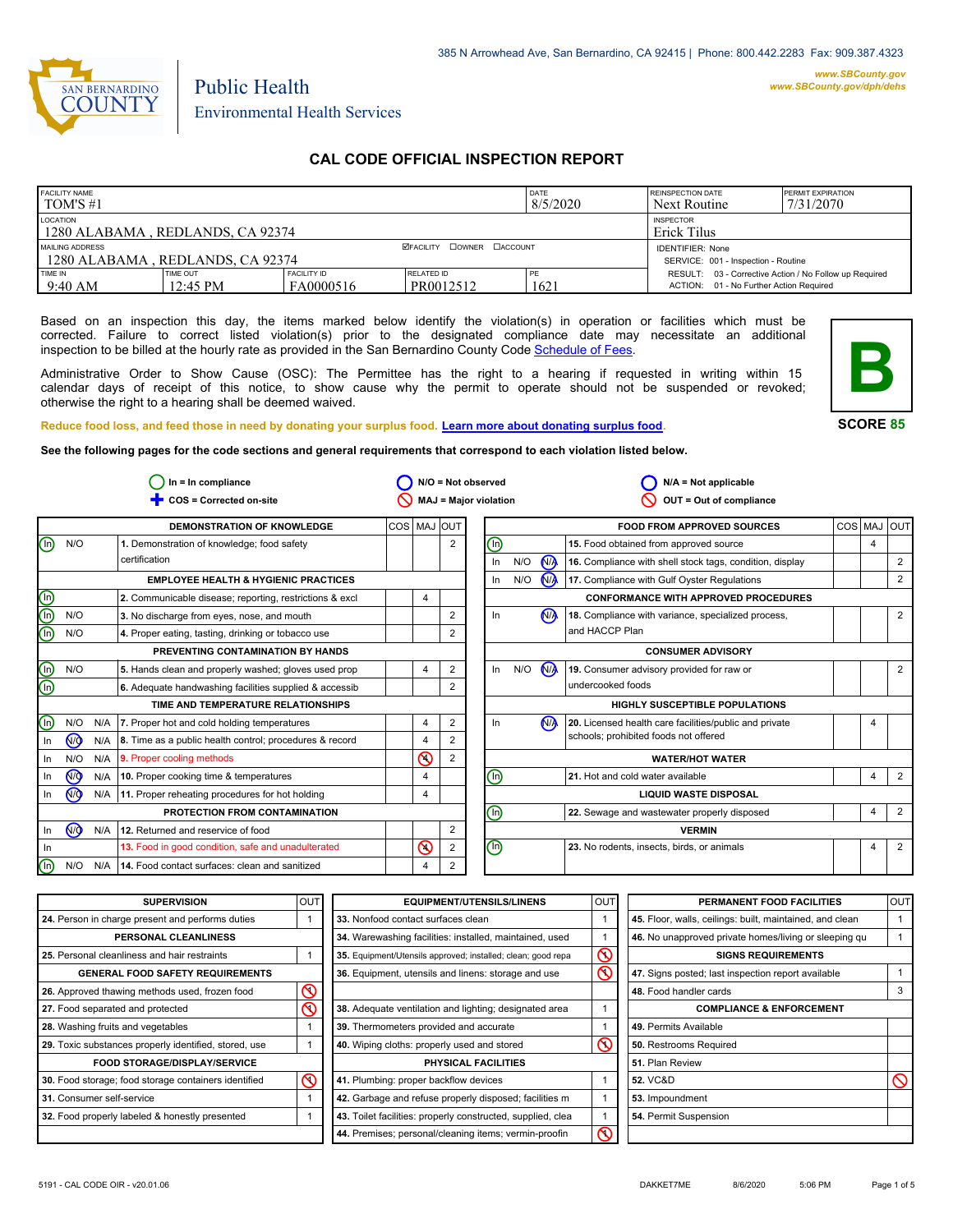

Public Health

## **CAL CODE OFFICIAL INSPECTION REPORT**

| <b>FACILITY NAME</b><br>TOM'S #1 |                                                           |                                                                                                                                                                                                           | DATE<br>8/5/2020                       |              |  |
|----------------------------------|-----------------------------------------------------------|-----------------------------------------------------------------------------------------------------------------------------------------------------------------------------------------------------------|----------------------------------------|--------------|--|
| LOCATION                         | 1280 ALABAMA, REDLANDS, CA 92374                          |                                                                                                                                                                                                           | <b>INSPECTOR</b><br><b>Erick Tilus</b> |              |  |
|                                  |                                                           |                                                                                                                                                                                                           |                                        |              |  |
|                                  | <b>9. PROPER COOLING METHODS</b>                          |                                                                                                                                                                                                           |                                        | <b>MAJOR</b> |  |
| <b>POINTS</b>                    | Compliance date not specified<br><b>Not In Compliance</b> | Inspector Comments: Observed the sliced potatoes stored in the walk in cooler to be at 50F at time of<br>inspection. Operator stated the potatoes were cooked, cut, cooled, and stored the evening prior. |                                        |              |  |
| 4                                | Violation Reference - HSC -<br>114000                     | Ensure all potentially hazardous foods are held at or below 41F or, at or above 135F at all times.                                                                                                        |                                        |              |  |

**Violation Description:** All potentially hazardous food shall be RAPIDLY cooled from 135F to 70F, within 2 hours, and then from 70F to 41 F, within 4 hours. Cooling shall be by one or more of the following methods: in shallow containers; separating food into smaller portions; adding ice as an ingredient; using an ice bath; stirring frequently; using rapid cooling equipment; or, using containers that facilitate heat transfer.

PHF is to be cooled within 4 hours to 41F if prepared from ingredients at ambient temperature. Deliveries of PHF is to be cooled to below 41F within 4 hours if received between 41F to 45F.

**More Information: [http://www.sbcounty.gov/uploads/dph/dehs/Depts/EnvironmentalHealth/FormsPublications/cooling\\_hot\\_food\\_safely.pdf](http://www.sbcounty.gov/uploads/dph/dehs/Depts/EnvironmentalHealth/FormsPublications/cooling_hot_food_safely.pdf)**

#### **13. FOOD IN GOOD CONDITION, SAFE AND UNADULTERATED** ê**! MAJOR** ê**!**



**Compliance date not specified Not In Compliance Violation Reference - HSC - 113967, 113976,**

**Compliance date not specified**

**Not In Compliance Violation Reference - HSC - 114018, 114020, 114020.1**

**Inspector Comments:** Observed a melon, a bundle of carrots, a crate of avocados, a container of tomatillos, and a container of shredded beef to adulterated and not fit for customer consumption. SEE VC&D

Maintain all foods for customer consumption in safe condition and free of any substance that may render it impure.

**Violation Description:** All food shall be manufactured, produces, prepared, compounded, packed, transported, kept for sale, and served so as to be pure and free from adulteration and spoilage. Any food is adulterated if it bears or contains any poisonous or deleterious substance that may render it impure or injurious to health. (113967, 113976, 113980, 113988, 113990, 114035, 114254(c), 114254.3)

**More Information: <http://www.sbcounty.gov/uploads/dph/dehs/Depts/EnvironmentalHealth/FormsPublications/TransFatFlyer22012.pdf>**

#### **26. APPROVED THAWING METHODS USED, FROZEN FOOD**



**POINTS 4**

> **Inspector Comments:** Observed 2 boxes of frozen meat sitting on a crate between the walk-in freezer and walk-in cooler. Upon questioning operator stated the meat was defrosting.

Discontinue this practice immediately. Food shall be thawed under refrigeration; completely submerged under cold running water (less than 70°F) of sufficient velocity to flush loose particles for less than 2 hours; in microwave oven; or during the cooking process.

**Violation Description:** Food shall be thawed under refrigeration; completely submerged under cold running water (less than 70F) of sufficient velocity to flush loose particles for less than 2 hours; in microwave oven; or during the cooking process. (114018, 114020, 114020.1)

**More Information: <http://www.sbcounty.gov/uploads/dph/dehs/Depts/EnvironmentalHealth/FormsPublications/TheImportanceProperDefrosting.pdf>**

#### **27. FOOD SEPARATED AND PROTECTED**

| <b>POINTS</b> | Compliance date not specified                         |  |  |  |
|---------------|-------------------------------------------------------|--|--|--|
|               | Not In Compliance                                     |  |  |  |
|               | Violation Reference - HSC -<br>113984 (a, b, c, d, f) |  |  |  |
|               |                                                       |  |  |  |

**Inspector Comments:** 1. Observed multiple potentially hazardous foods in the walk-in cooler to be uncovered. Cut tomatoes, cooked sliced potatoes, cooked potato mixture, and cut onions. 2. Observed ice cream, breaded mushrooms, and cut tomatoes to be stored uncovered in the walk in freezer. 3. Observed a bucket of yellow chillies to be stored uncovered adjacent to the base of the stairs.

Ensure all foods are stored protected from any and all contamination at all times.

**Violation Description:** All food shall be separated and protected from contamination. (113984 (a, b, c, d, f), 113986, 114060, 114067(a, d, e, j), 114069(a, b), 114077, 114089.1 (c), 114143 (c)) All food shall be stored, prepared, displayed or held so that it is protected from contamination.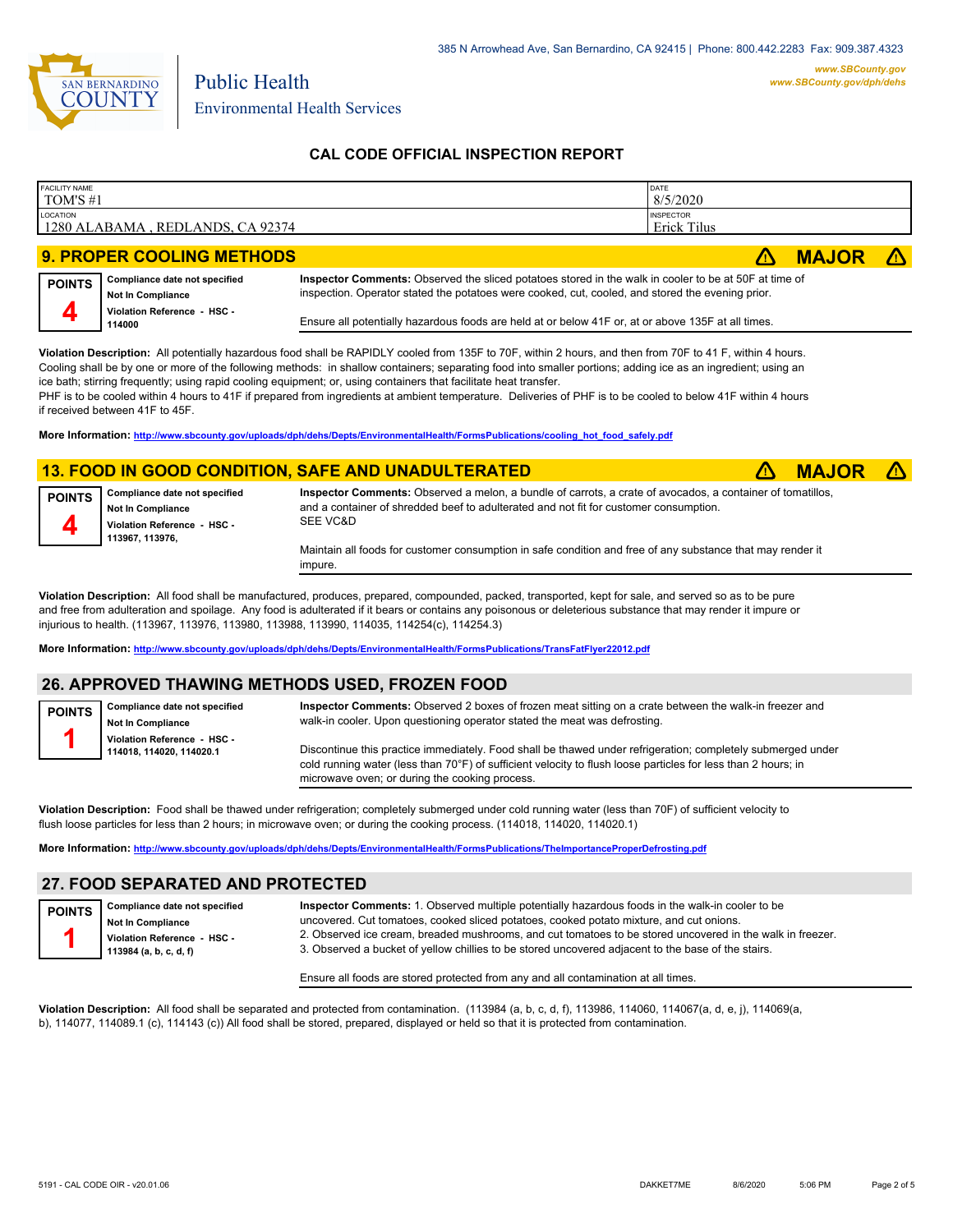

Public Health

## **CAL CODE OFFICIAL INSPECTION REPORT**

| <b>FACILITY NAME</b>                                         | DATE                            |
|--------------------------------------------------------------|---------------------------------|
| TOM'S #1                                                     | 8/5/2020                        |
| <b>LOCATION</b><br>1280 ALABAMA<br>92374<br><b>REDLANDS.</b> | <b>INSPECTOR</b><br>Erick Tilus |

## **30. FOOD STORAGE; FOOD STORAGE CONTAINERS IDENTIFIED**

| <b>POINTS</b> | Compliance date not specified |  |  |  |  |
|---------------|-------------------------------|--|--|--|--|
|               | Not In Compliance             |  |  |  |  |
|               | Violation Reference - HSC -   |  |  |  |  |
|               | 114047, 114049, 114051        |  |  |  |  |

**Inspector Comments:** 1. Observed buckets of ranch sauce to be stored directly on the floor of the kitchen area and the walk-in cooler. Observed boxes of eggs, a crate of avocados, and a crate of half and half to be stored directly on the floor in the walk-in cooler. 2. Observed a box of avocados to be stored on the base of the stairs.

Ensure all foods are properly stored 6" off the floor at all times.

**Violation Description:** Food shall be stored in approved containers and labeled as to contents. Food shall be stored at least 6" above the floor on approved shelving in an approved location to prevent possible contamination. (114047, 114049, 114051, 114053, 114055, 114067(h), 14069 (b))

## **35. EQUIPMENT/UTENSILS - APPROVED; INSTALLED; CLEAN; GOOD REPAIR, CAPACITY**

**Compliance date not specified Not In Compliance Violation Reference - HSC - 114130, 114130.1, 114130 POINTS 1**

**Inspector Comments:** Observed the gasket around the reach in portion of the line refrigerator to be in disrepair and in need of replacement

Repair/ Replace the gasket on the reach in refrigerator as soon as possible. Maintain all equipment in good repair at all times.

**Violation Description:** All utensils and equipment shall be fully operative and in good repair. (114175). All utensils and equipment shall be approved, installed properly, and meet applicable standards. (114130, 114130.1, 114130.2, 114130.3, 114130.4, 114130.5, 114132, 114133, 114137, 114139, 114153, 114155, 114163, 114165, 114167, 114169, 114177, 114180, 114182)

## **36. EQUIPMENT, UTENSILS AND LINENS: STORAGE AND USE**

**Compliance date not specified Not In Compliance Violation Reference - HSC - 114074, 114081, 114119 POINTS 1 Inspector Comments:** 1. Observed the ice scoop to be stored directly inside the ice machine. Ensure the ice scoop is stored outside the ice machine in good clean fashion at all times. 2. Observed a vegetable dicer to be stored under the prep table to have a heavy buildup of food debris and in need of cleaning. 3. Observed the hood over the stove to be dirty and in need of cleaning.

Maintain all equipment in a clean and sanitized fashion at all times.

4. Observed knives to be stored wedged between surfaces on the cook line.

Discontinue this practice immediately. Keep knives clean and stored in good clean condition on visibly clean surfaces at all times.

**Violation Description:** All clean and soiled linen shall be properly stored; non-food items shall be stored and displayed separate from food and food-contact surfaces. (114185.3 - 114185.4)Utensils and equipment shall be handled and stored so as to be protected from contamination. (114074 - 114075, 114081, 114119, 114121, 114161, 114178, 114179, 114083, 114185, 114185.2, 114185.5) Pressurized cylinders must be securely fastened to a rigid structure. (114172)

## **40. WIPING CLOTHS: PROPERLY USED AND STORED**

| <b>POINTS</b> | Compliance date not specified<br><b>Not In Compliance</b> | Inspector Comments: 1. Observed multiple wet wiping cloths to be stored on the counter tops, on the clean<br>dish pile, and on the cook line. |  |  |  |  |  |
|---------------|-----------------------------------------------------------|-----------------------------------------------------------------------------------------------------------------------------------------------|--|--|--|--|--|
|               | Violation Reference - HSC -<br>114135, 114185.1           | Ensure all clean wiping cloths are stored in water with sanitizer, or sent to laundry after each use.                                         |  |  |  |  |  |
|               |                                                           | 2. Observed the sanitizer buckets to not have sufficient sanitizer concentration.<br>Corrected on site.                                       |  |  |  |  |  |
|               |                                                           | Maintain all quaternary ammonium sanitizer buckets at a concentration of 200 parts per million (PPM) at all<br>times.                         |  |  |  |  |  |

**Violation Description:** Wiping cloths used to wipe service counters, scales or other surfaces that may come into contact with food shall be used only once unless kept in clean water with sanitizer. (114135, 114185.1, 114185.3 (d-e)) Sponges shall not be used in contact with cleaned and sanitized or in-use food contact surfaces. (114135)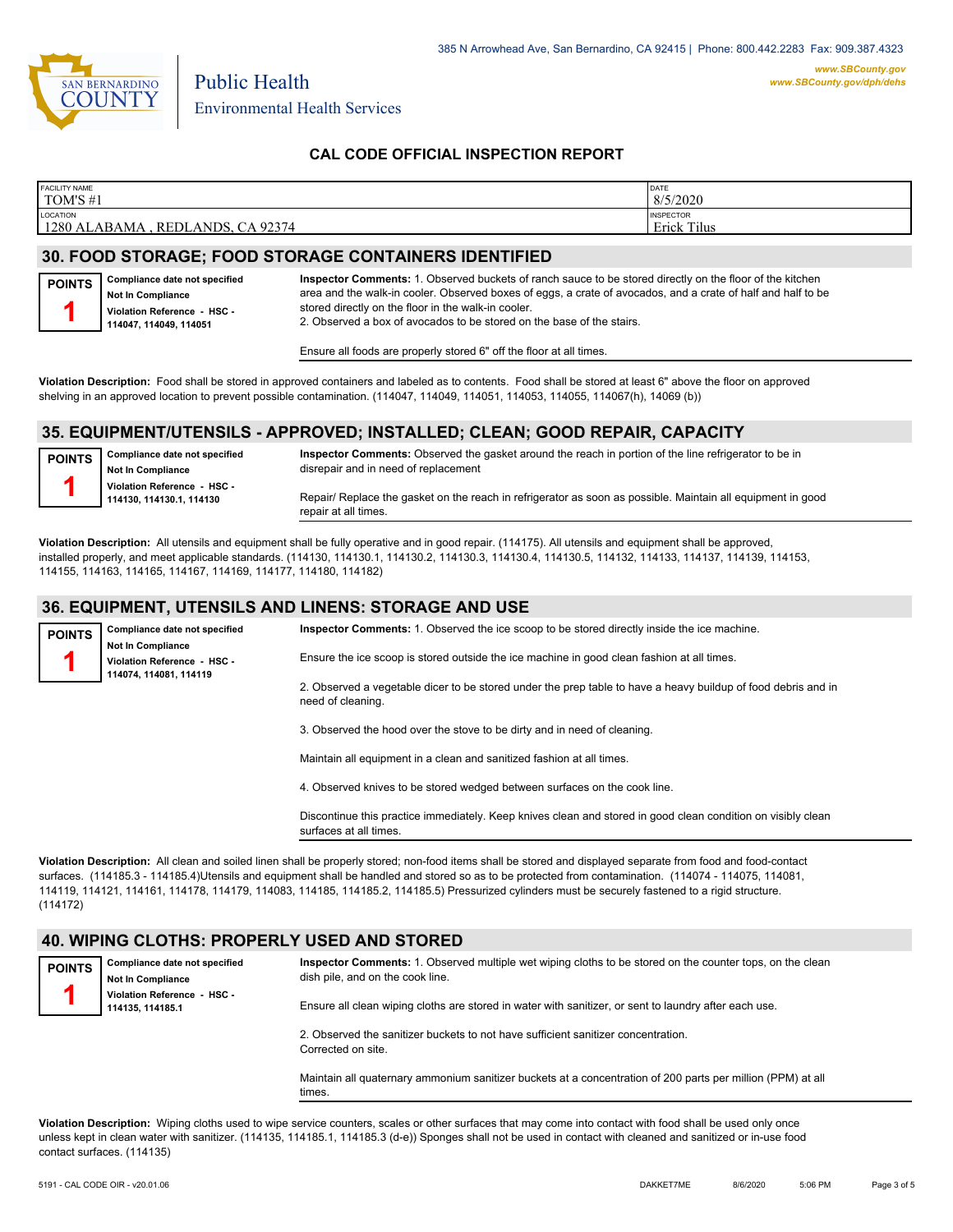

Public Health

## **CAL CODE OFFICIAL INSPECTION REPORT**

| <b>FACILITY NAME</b>                                       | DATE                                   |
|------------------------------------------------------------|----------------------------------------|
| TOM'S #1                                                   | 8/5/2020                               |
| <b>LOCATION</b><br>1280 ALABAMA<br>CA 92374<br>. REDLANDS. | <b>INSPECTOR</b><br><b>Erick Tilus</b> |

#### **44. PREMISES; PERSONAL/CLEANING ITEMS; VERMIN-PROOFING**

| <b>POINTS</b> | Compliance date not specified<br><b>Not In Compliance</b><br>Violation Reference - HSC -<br>114067 (j), 114123 | Inspector Comments: 1. Observed a mobile phone to be stored on top of the reach in freezer unit near the<br>deep fryers.<br>2. Observed a reusable, sealed, drinking container on the seasoning shelf above the prep table. |
|---------------|----------------------------------------------------------------------------------------------------------------|-----------------------------------------------------------------------------------------------------------------------------------------------------------------------------------------------------------------------------|
|               |                                                                                                                | Designate a space for all employee personal items. Ensure all personal items are stored separately from all<br>items intended for customer consumption.                                                                     |

3. Observed the air curtain on the rear door used for receiving deliveries to be in disrepair.

Repair/ Replace/ Maintain the air curtain in good repair at all times.

**Violation Description:** The premises of each food facility shall be kept clean and free of litter and rubbish; all clean and soiled linen shall be properly stored; non-food items shall be stored and displayed separate from food and food-contact surfaces; the facility shall be kept vermin proof. (114067 (j), 114123, 114143 (a) & (b), 114256, 114256.1, 114256.2, 114256.4, 114257, 114257.1, 114259, 114259.2, 114259.3, 114279, 114281, 114282) Food preparation sinks, handwashing sinks and warewashing equipment shall not be used for the cleaning of maintenance tools, the holding of maintenance materials, or the disposal of liquid wastes. (114123) Open-air barbecue and/or outdoor wood burning oven must operate on the same premises, in conjunction with a permanent food facility and not in an area that may pose as a fire hazard. (114143(a) (b)) Janitorial sink or approved curbed cleaning facility (exemption for restricted food service facilities Section 114279 (b)) shall be provided. (114279(a)) First aid supplies must have a legible manufacturer's label and stored in a kit or container that is located to prevent contamination. (114256.4) Insect electrocution devices are not allowed in food or utensil handling areas. (114259.3)

#### **52. VC & D**

**0**

**Compliance date not specified Not In Compliance Violation Reference - HSC - 113980 POINTS**

**Inspector Comments:** Operator voluntarily consented to the condemnation and destruction of one honeydew melon, about a pound a half of carrots, a dozen avocados, a dozen tomatillos, and approximately a half pound of cooked shredded beef.

**Violation Description:** Operator has voluntarily consented to the condemnation and destruction of food as said material being unfit for human consumption or otherwise in violation of California Health and Safety Code, Division 104, Part 5, Chapter 1 through 8, the disposition of which is provided for by Chapter 8, Article 3, Section 111895.

"I (We) hereby voluntarily agree to the condemnation and destruction of the following material(s) listed in violation number 52. By signing this Offical Inspection Report (OIR), I (We) hereby release the County of San Bernardino and its agent from any and all liability."

#### **CV. COVID-19 OBSERVATIONS**

**Compliance date not specified Not In Compliance Violation Reference - SBC Policy - No Reference Number Specified POINTS 0**

**Inspector Comments:** Observed employees wearing masks, sanitizer bottles available for customer use, and the dining room closed in an effort to reduce the spread of Covid-19

**Violation Description:** Observations regarding COVID-19 associated changes to practices are recorded here.

#### **IMPORTANT: Risk Based Inspection Frequency**

Food facilities that pose a higher risk level for causing foodborne illness will be subject to an additional inspection, to be billed at the hourly rate as provided in the San Bernardino Count[y Code Schedule of Fees. Facilitie](http://www.amlegal.com/nxt/gateway.dll/California/sanbernardinocounty_ca/title1governmentandadministration/division6countyfees/chapter2scheduleoffees?f=templates$fn=default.htm$3.0$vid=amlegal:sanbernardinocounty_ca$anc=JD_16.0213B)s that received one or more of the following will be elevated to a high risk tier:

- A score letter of "C" or lower on one of the last two graded inspections,
- A score letter of "B" on two of the last three graded inspections,
- Repeated "four (4) point violation Risk Factor" (critical violation codes 1-23) on the last two inspections, or
- · Four (4) or more critical violations (codes 1-23) noted during an inspection, or
- A permit suspension (closure) on your last graded inspection.

#### **Food Establishment Donor Survey**

Will you please take a few moments of your time to co[mplete our Food Establishment Donor Survey?](https://survey123.arcgis.com/share/626bb0fb21674c82832b0c0d557c5e80?field:faid=FA0000516&field:facility_name=TOM) The purpose of this survey is to learn about current food recovery and food waste reduction efforts and struggles throughout San Bernardino County.

The feedback from the survey will help us identify barriers and opportunities, and connect you with nearby charitable feeding organizations so you can donate your surplus food. Once you complete the survey, you can view your entry and connect with other donor food establishments and charitable feeding organizations in the fol[lowing Live Web Map.](https://arcg.is/WvjGb)